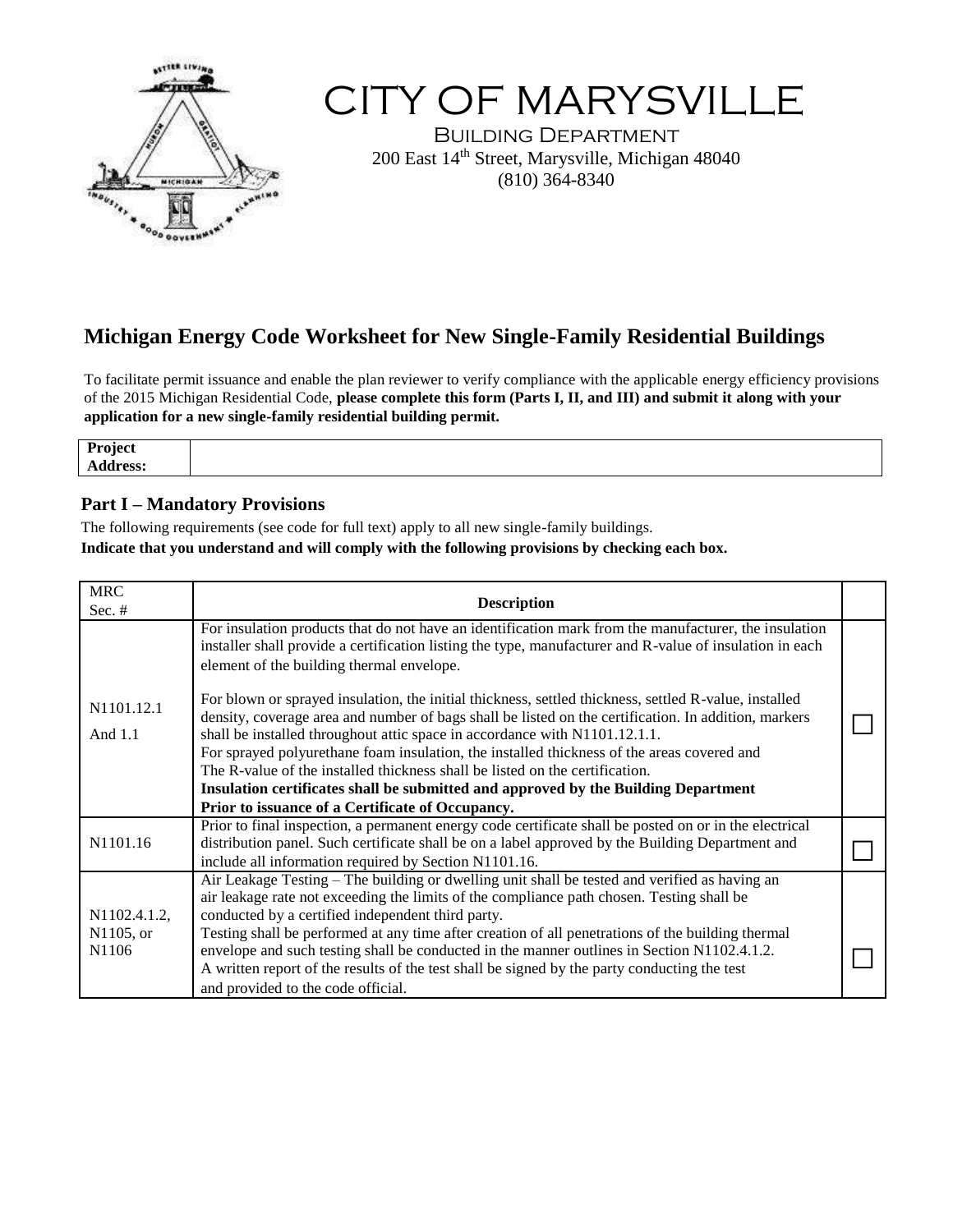| N1102.4.1.1 | Air Leakage - The components of the building thermal envelope as listed in Table N1102.4.1.1 shall<br>be installed in accordance with manufacturer's installation instructions and the following criteria: |                                                                                                                                                                                                                                                                                                                                                                                                              |  |  |
|-------------|------------------------------------------------------------------------------------------------------------------------------------------------------------------------------------------------------------|--------------------------------------------------------------------------------------------------------------------------------------------------------------------------------------------------------------------------------------------------------------------------------------------------------------------------------------------------------------------------------------------------------------|--|--|
|             |                                                                                                                                                                                                            | TABLE N1102.4.1.1 (R402.4.1.1)<br>AIR BARRIER AND INSULATION INSTALLATION                                                                                                                                                                                                                                                                                                                                    |  |  |
|             | <b>COMPONENT</b>                                                                                                                                                                                           | <b>CRITERIA</b>                                                                                                                                                                                                                                                                                                                                                                                              |  |  |
|             | Air barrier and<br>Thermal barrier                                                                                                                                                                         | A continuous air barrier shall be installed in the building envelope.<br>Breaks or joints in the air barrier shall be sealed.                                                                                                                                                                                                                                                                                |  |  |
|             | Ceiling/attic                                                                                                                                                                                              | Air-permeable insulation shall not be used as a sealing material.<br>The air barrier in any dropped ceiling/soffit shall be aligned with the<br>insulation and any gaps in the air barrier sealed.<br>Access openings, drop down stairs, or knee wall doors to unconditioned                                                                                                                                 |  |  |
|             | Walls                                                                                                                                                                                                      | attic spaces shall be sealed.<br>Corners and headers shall be insulated and the junction of the foundation<br>and sill plate shall be sealed.<br>The junction of the top plate and top of exterior walls shall be sealed.<br>Exterior thermal envelope insulation for framed walls shall be installed in<br>substantial contact and continuous alignment with the air barrier.<br>Knee wall shall be sealed. |  |  |
|             | Windows, skylights<br>and doors                                                                                                                                                                            | The space between window/door jambs and framing, and skylights and<br>framing shall be sealed.                                                                                                                                                                                                                                                                                                               |  |  |
|             | Rim joist                                                                                                                                                                                                  | Rim joists shall be insulated and include the air barrier.                                                                                                                                                                                                                                                                                                                                                   |  |  |
|             | Floors (including<br>above-garage and<br>cantilevered floors)                                                                                                                                              | Insulation shall be installed to maintain permanent contact with underside<br>of subfloor decking.<br>The air barrier shall be installed at any exposed edge of insulation.                                                                                                                                                                                                                                  |  |  |
|             | Crawl space walls                                                                                                                                                                                          | Where provided in lieu of floor insulation, insulation shall be permanently<br>attached to the crawlspace walls.<br>Exposed earth in unvented crawl spaces shall be covered with a Class I<br>vapor retarder with overlapping joints of taped                                                                                                                                                                |  |  |
|             | Shafts, penetrations                                                                                                                                                                                       | Duct shafts, utility penetrations, and flue shafts opening to exterior or<br>unconditioned space shall be sealed.                                                                                                                                                                                                                                                                                            |  |  |
|             | Narrow cavities                                                                                                                                                                                            | Batts in narrow cavities shall be cut to fit, or narrow cavities shall be filled<br>by insulation that readily conforms to the available cavity space.                                                                                                                                                                                                                                                       |  |  |
|             | Garage separation                                                                                                                                                                                          | Air sealing shall be provided between the garage and conditioned spaces.                                                                                                                                                                                                                                                                                                                                     |  |  |
|             | <b>Recessed lighting</b>                                                                                                                                                                                   | Recessed light fixtures installed in the building thermal envelope shall be<br>air tight, IC rated, and sealed to the drywall.                                                                                                                                                                                                                                                                               |  |  |
|             | Plumbing and wiring                                                                                                                                                                                        | Batt insulation shall be cut neatly to fit around wiring and plumbing in<br>exterior walls, or insulation that readily conforms to available space shall<br>extend behind piping and wiring.                                                                                                                                                                                                                 |  |  |
|             | Shower/tub on<br>exterior wall                                                                                                                                                                             | Exterior walls adjacent to showers and tubs shall be insulated and the air<br>barrier installed separating them from the showers and tubs.                                                                                                                                                                                                                                                                   |  |  |
|             | Electrical/phone<br>box on exterior walls                                                                                                                                                                  | The air barrier shall be installed behind electrical or communication<br>boxes or air-sealed boxes shall be installed.                                                                                                                                                                                                                                                                                       |  |  |
|             | <b>HVAC</b> register<br>boots                                                                                                                                                                              | HVAC register boots that penetrate building thermal envelope shall be<br>sealed to the subfloor or drywall.                                                                                                                                                                                                                                                                                                  |  |  |
|             | Fireplace                                                                                                                                                                                                  | An air barrier shall be installed on fireplace walls.                                                                                                                                                                                                                                                                                                                                                        |  |  |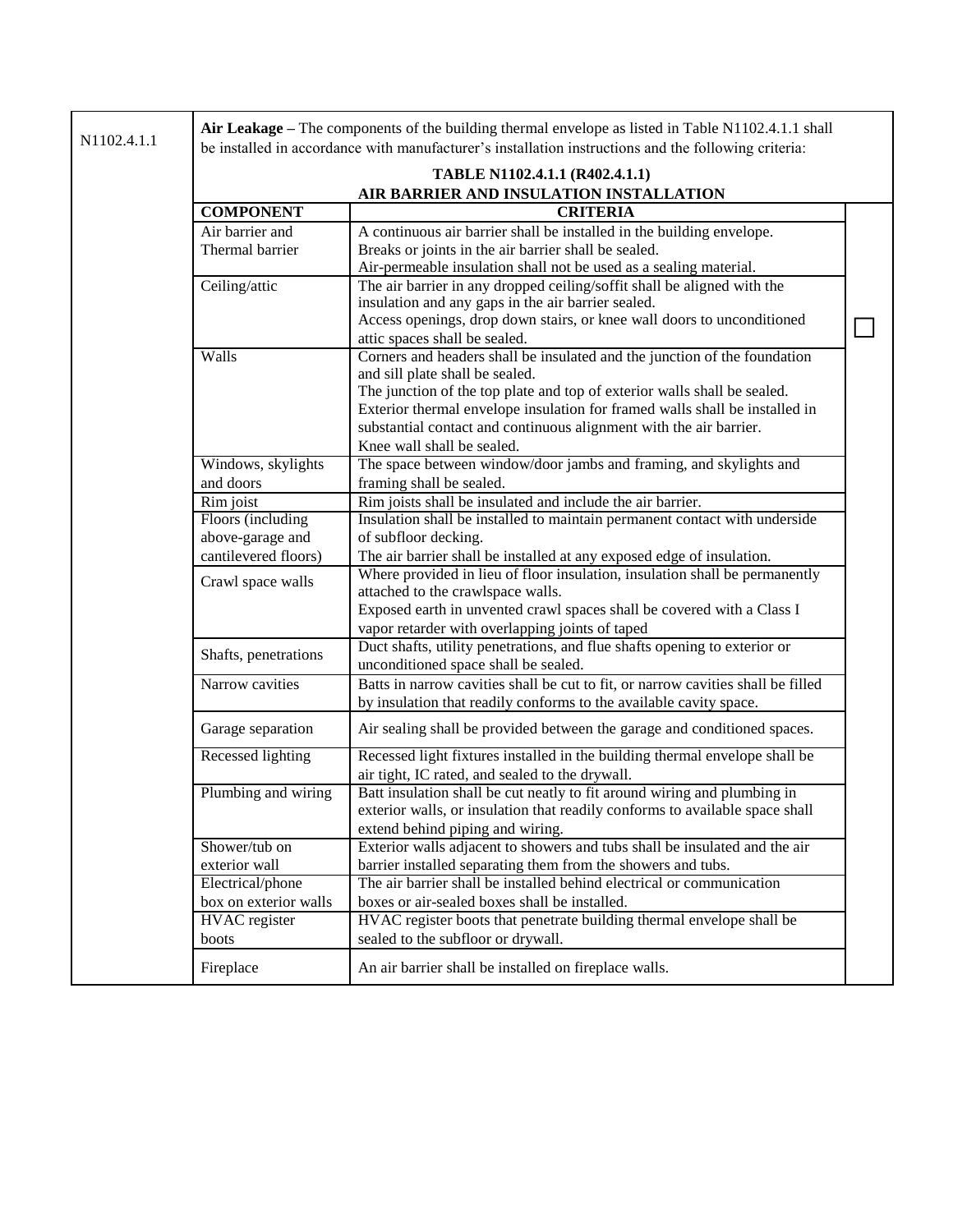| N1102.4.2 | Fireplace - New wood-burning masonry fireplaces shall have tight-fitting flue dampers and outdoor<br>combustion air.                                                                                                                                                                                                                                                                                                                                                                                                                                                                                                                                    |  |     |
|-----------|---------------------------------------------------------------------------------------------------------------------------------------------------------------------------------------------------------------------------------------------------------------------------------------------------------------------------------------------------------------------------------------------------------------------------------------------------------------------------------------------------------------------------------------------------------------------------------------------------------------------------------------------------------|--|-----|
| N1102.4.3 | Fenestration Air Leakage - Windows, skylights and sliding glass doors shall have an air<br>infiltration rate of no more than 0.3 cfm per square foot, and swinging doors on more than<br>0.5 cfm per square foot, when tested according to NFRC 400 or AAMA/WDMA/CSA<br>101/I.S.2/A440 by an accredited, independent laboratory and listed and labeled by the<br>manufacturer.<br>Exceptions: Site built windows, skylights and doors.                                                                                                                                                                                                                  |  |     |
|           | Labels shall remain on windows until after insulation inspection.                                                                                                                                                                                                                                                                                                                                                                                                                                                                                                                                                                                       |  |     |
| N1102.4.4 | Recessed Lighting - Recessed luminaires installed in the building thermal envelope<br>shall be sealed to limit air leakage between condition and unconditioned spaces. All<br>recessed luminaires shall be IC-rated and labeled as having an air leakage rate not more<br>than 2.0 cfm when tested in accordance with ASTM E283 at a 1.57 psf pressure                                                                                                                                                                                                                                                                                                  |  |     |
|           | differential.                                                                                                                                                                                                                                                                                                                                                                                                                                                                                                                                                                                                                                           |  |     |
|           | All recessed luminaires shall be sealed with a gasket or caulk between the housing<br>and the interior wall or ceiling covering.                                                                                                                                                                                                                                                                                                                                                                                                                                                                                                                        |  |     |
| N1103.1   | <b>Controls - At least on thermostat shall be provided for each separate heating and cooling/system.</b>                                                                                                                                                                                                                                                                                                                                                                                                                                                                                                                                                |  |     |
| N1103.1.1 | Programmable thermostat. Where the primary heating system is a forced-air furnace,<br>at least one thermostat per dwelling unit shall be capable of controlling the heating and<br>cooling system on a daily schedule to maintain different temperature set points at<br>different times of the day.<br>This thermostat shall include the capability to set back or temporarily operate the system<br>to maintain zone temperatures down to $55^{\circ}$ F or up to $85^{\circ}$ F. The thermostat shall initially<br>be programmed with a heating temperature set point no higher than 70°F and a cooling<br>temperature set point no lower than 78°F. |  |     |
| N1103.1.2 | <b>Heat pump supplementary heat</b> – Heat pumps having supplementary electric resistance<br>heat shall have controls that, except during defrost, prevent supplemental heat operation when the heat<br>pump compressor can meet the heating load.                                                                                                                                                                                                                                                                                                                                                                                                      |  | n/a |
| N1103.2.2 | <b>Sealing</b> – Ducts, air handlers, and filter boxes shall be sealed, including joints and seams.                                                                                                                                                                                                                                                                                                                                                                                                                                                                                                                                                     |  |     |
|           | <b>Exceptions:</b>                                                                                                                                                                                                                                                                                                                                                                                                                                                                                                                                                                                                                                      |  |     |
|           | Air-impermeable spray foam products may be applied without additional joint seals.<br>1.                                                                                                                                                                                                                                                                                                                                                                                                                                                                                                                                                                |  |     |
|           | 2.<br>Where a duct connection is made that is partially inaccessible, 3 screws or rivets shall be                                                                                                                                                                                                                                                                                                                                                                                                                                                                                                                                                       |  |     |
|           | equally spaced on the exposed portion of the joint so as to prevent a hinge Effect.                                                                                                                                                                                                                                                                                                                                                                                                                                                                                                                                                                     |  |     |
|           | 3. Continuously welded and locking-type longitudinal joints and seams, of other than<br>snap-lock and button-type per Section M1601.4.1, in ducts operating at static pressures<br>less than 2 inches (51 mm) of water column (500 Pa) pressure classification shall not<br>require additional closure systems.                                                                                                                                                                                                                                                                                                                                         |  |     |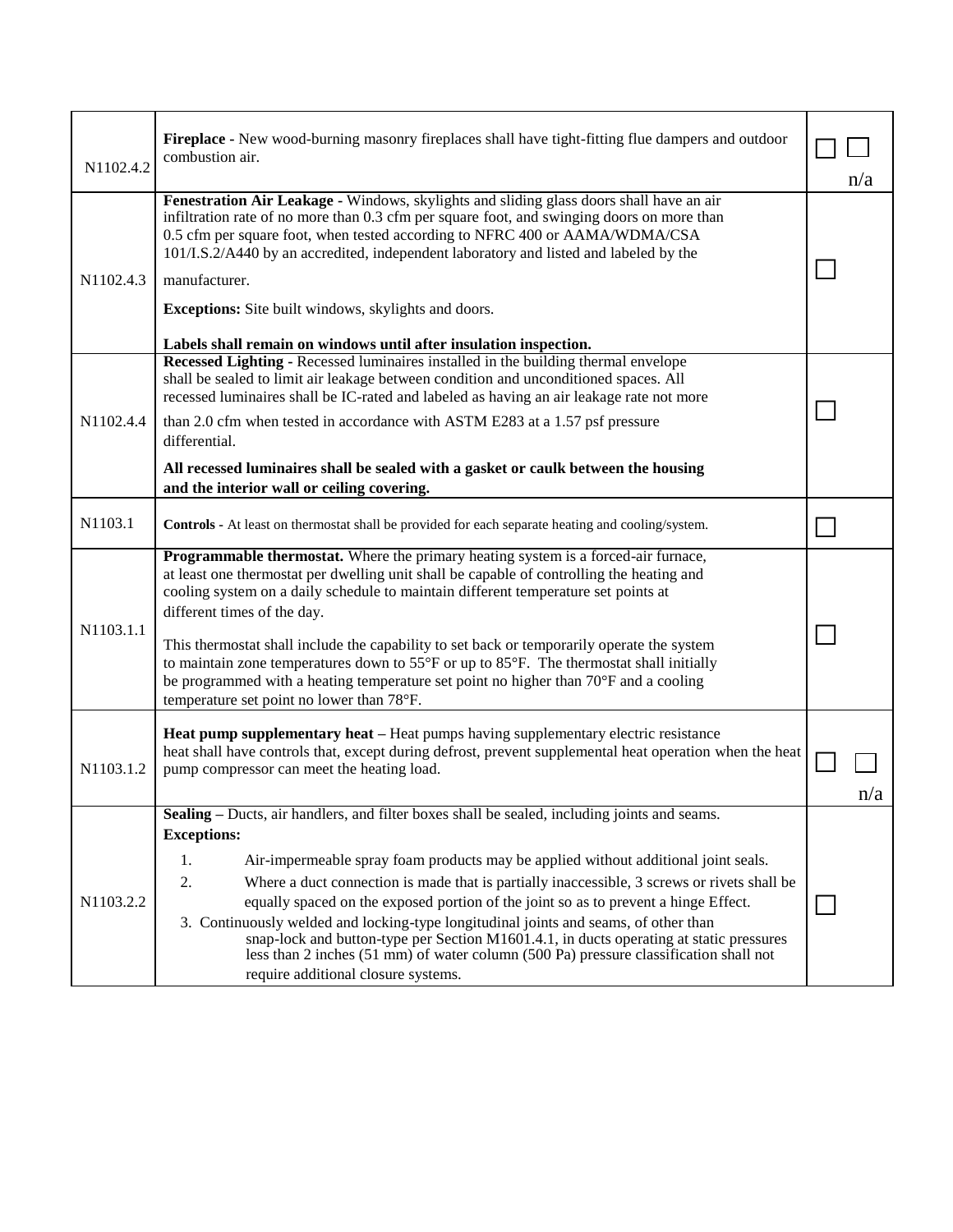| N1103.2.2 | Ducts and air handlers located outside the building thermal envelope or located within the<br>building envelope assembly - Duct tightness shall be verified by either a Rough-in or Post<br>Construction pressure test in accordance with Section N1103.2.2.<br>A written report of the test results, signed by the party conducting the test, shall<br>be provided to the code official upon completion.                        | n/a |
|-----------|----------------------------------------------------------------------------------------------------------------------------------------------------------------------------------------------------------------------------------------------------------------------------------------------------------------------------------------------------------------------------------------------------------------------------------|-----|
| N1103.2.3 | <b>Building Cavities - Building framing cavities shall not be used as ducts or plenums.</b>                                                                                                                                                                                                                                                                                                                                      |     |
| N1103.3   | Mechanical system piping insulation-Mechanical systems piping capable of carrying<br>fluids above $105^{\circ}$ f (41°C) or below 55°f (13C) shall be insulated to a minimum of R-3.                                                                                                                                                                                                                                             |     |
|           |                                                                                                                                                                                                                                                                                                                                                                                                                                  | n/a |
| N1103.3.1 | Protection of piping insulation. Piping insulation exposed to weather shall be protected from<br>damage, including that caused by sunlight, moisture, equipment maintenance, and wind, and shall<br>provide shielding from solar radiation that can cause degradation of the material. Adhesive tape shall<br>not be permitted as a protection method.                                                                           |     |
| N1103.4.1 | Circulating hot water systems- Circulating hot water systems shall be provided with an automatic<br>or readily accessible manual switch that can turn off the hot-water circulating pump when the system is not in<br>use.                                                                                                                                                                                                       | n/a |
| N1103.5   | Mechanical ventilation- The building shall be provided with ventilation that meets the requirements<br>of Section M1507 or with other approved means of ventilation. Outdoor air intakes and exhausts<br>shall have automatic or gravity dampers that close when the ventilation system is not operating.                                                                                                                        |     |
| N1103.6   | Heating and Cooling Equipment Sizing-Heating and cooling equipment shall be sized<br>in accordance with ACCA Manual S based on building loads calculated in accordance<br>with ACCA Manual J or other approved heating and cooling calculation methodologies.<br>A heating/cooling plan and supporting documentation shall be submitted prior to rough<br>mechanical inspection.                                                 |     |
| N1103.8   | Snow melt system controls- Snow and ice-melting systems, supplies through energy service to the<br>building, shall include automatic controls capable of shutting off the system when the pavement temperature<br>is above $50^{\circ}$ F (10 $^{\circ}$ C), and no precipitation is falling and an automatic or manual control<br>that will allow shutoff when the outdoor temperature above $40^{\circ}$ F (4.8 $^{\circ}$ C). | n/a |
| N1103.9   | Pools and inground permanently installed spas-Pools and inground permanently<br>installed spas shall comply with Sections N1103.9.1 through N1103.9.3.                                                                                                                                                                                                                                                                           | n/a |
| N1104.1   | <b>Lighting equipment-A</b> minimum of 75 percent of the lamps in permanently installed lighting<br>fixtures shall be high-efficiency lamps or a minimum of 75 percent of the permanently installed<br>lighting fixtures shall contain only high-efficiency lamps.                                                                                                                                                               |     |
|           | <b>Exception:</b> Low-voltage lighting                                                                                                                                                                                                                                                                                                                                                                                           |     |
| N1104.1.1 | Gas lighting equipment – Fuel gas lighting systems shall not have continuously burning pilot lights.                                                                                                                                                                                                                                                                                                                             | n/a |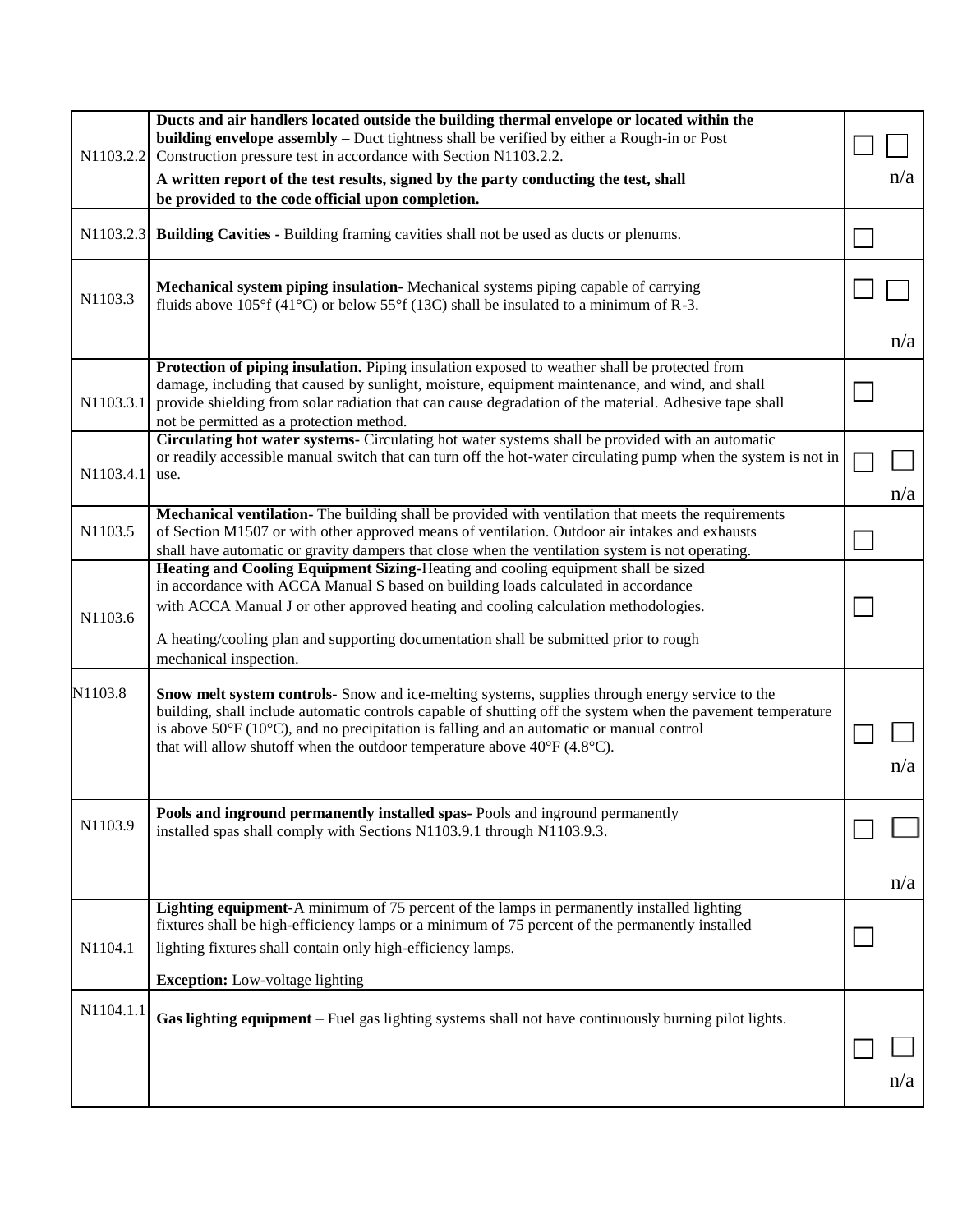### **Part II- Compliance Paths**

□

□

□

□

In addition to the mandatory requirement previously noted, energy code provisions require you to choose one of four alternative compliance paths to demonstrate code compliance. Indicate the path you choose below by checking one of the following boxes and completing the instructions.

### **Prescriptive (as prescribed by the code)**

If you choose to use the prescriptive method of compliance, you may demonstrate compliance by completing the attached Prescriptive Compliance Report Form. Sign the compliance statement below and attach a copy of the completed Prescriptive Compliance Report Form along with this form when submitting for a building permit. Please note that the Prescriptive insulation materials and methods show on the building plans shall match what is indicated on the compliance report.

#### **Total US Alternative (prescriptive trade-off method).**

Compliance with the Total US Alternative method may be demonstrated by completing a compliance report using *REScheck* software provided free of charge atenerycodes.gov. At present, *REScheck* does not offer a code edited incorporating State of Michigan amendments. However, you may use the **2015 International Energy Conservation Code (2015 IECC)** since it meets or exceeds Michigan requirements. Sign the compliance statement below and attach a Copy of a signed compliance report,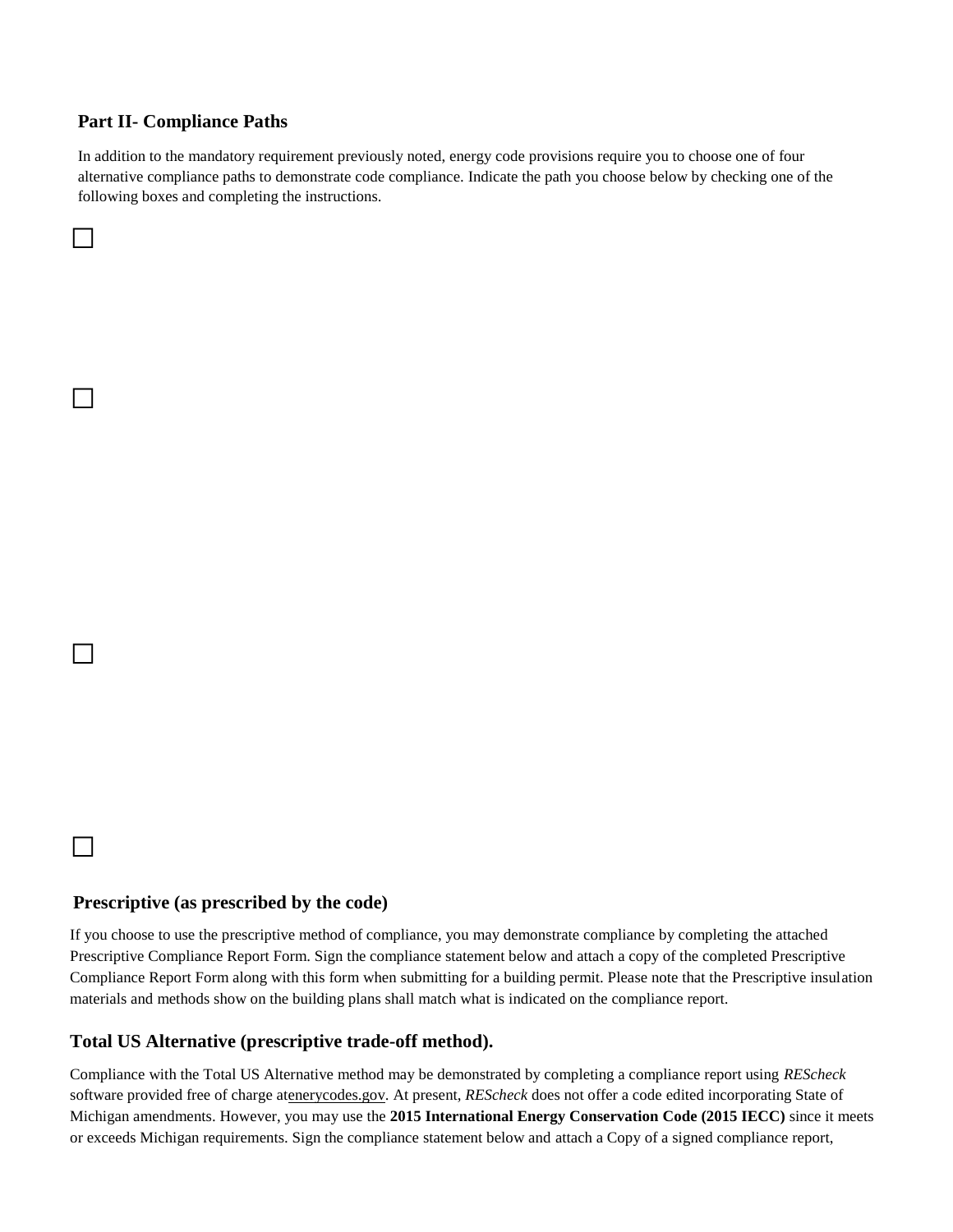

# CITY OF MARYSVILLE

Building Department 200 East 14th Street, Marysville, Michigan 48040 (810) 364-8340

including the inspection checklist, with this form when submitting for a building permit.

Please note that the building plans shall show the same materials and methods you use to complete the *REScheck* form. For example, if you use basement wall insulation in *REScheck*, such insulation should be clearly indicated on the building plans too.

## **Simulated Performance Alternative (performance analysis).**

Certain commercially available compliance software (e.g. REM/RATE, etc.) may be used to demonstrate that the proposed construction will have an annual energy cost that is less than or equal to the energy cost of the standard reference design. Please see Section N1105 of the code for specific criteria.

Such software shall generate a compliance report that documents that the proposed design complies and shall include information outlined in N1105. Sign the compliance statement below and attach a copy of the completed compliance report with this form when submitting for a building permit.

### **Above Code Programs.**

Compliance with certain energy efficiency programs such as Energy Star Version 3 and ICC 700-2012 "silver" are acceptable. See Section N1101.7 and N1106 for specific provisions. Provide a compliance report that documents that the proposed design meets program requirements. Sign the compliance statement below and attach a copy of the completed compliance report with this form when submitting for a building permit.

## **Part III- Compliance Statement**

I have read and completed the above form and will insure that the actual construction complies with Chapter 11 of the Michigan Residential Code.

| Project           | Signature    | Date |
|-------------------|--------------|------|
| <b>Applicant:</b> |              |      |
|                   |              |      |
|                   | Printed Name |      |